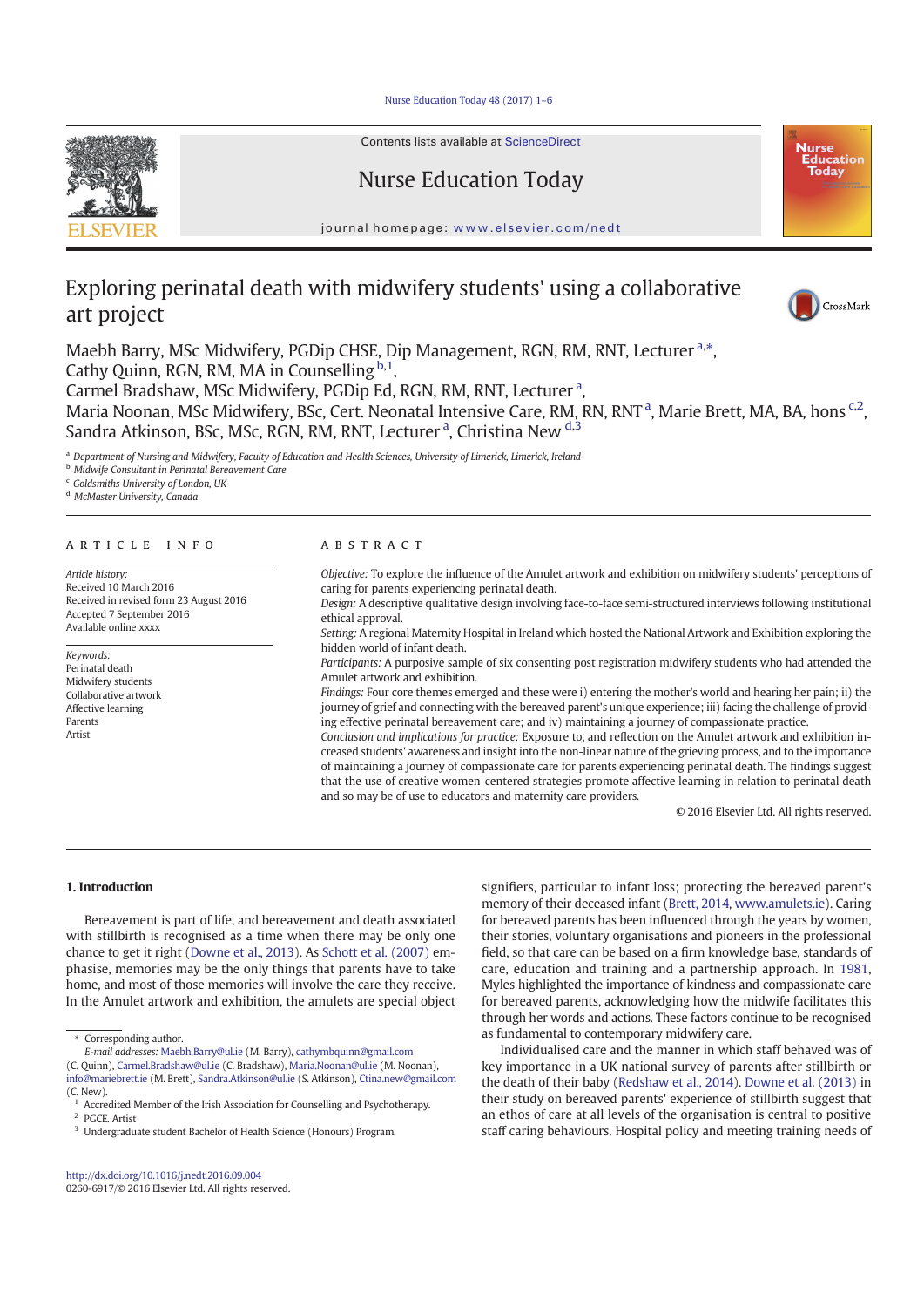staff has a positive effect on attitudes towards bereavement care, demonstrated by Chan et al. (2004). Caring for bereaved parents has been described as stressful for health care professionals, and there is a growing awareness of the importance of the emotional needs of health care professionals as well as parents (Kenworthy and Kirkham, 2011). Midwifery students may well find themselves supporting bereaved couples experiencing perinatal death, and they will certainly be faced with the situation as newly qualified midwives.

There is a lack of discussion and debate in the literature on how midwifery students are prepared to care for bereaved parents (Mitchell, 2005). Begley (2003) and McKenna and Rolls (2011) refer to the importance of developing strategies to support students as they acquire the skills necessary to deal with bereaved parents. Facilitation of affective teaching and learning strategies in the context of bereavement is challenging within the university setting, where the emphasis can tend towards didactic teaching (Laporte Matzo et al., 2003). An evaluation of perinatal bereavement education found that midwifery students' most positive comments related to hearing the women's stories and the involvement of user groups, with limited value attributed to the theoretical input (Mitchell, 2005). Hollins Martin et al. (2014) found the use of a work book to be an effective method of teaching bereavement care to midwifery students. In their account of using a creative approach to the teaching of spirituality to students, Mitchell and Hall (2007) conclude that educationalists need to further investigate how students can be facilitated to learn the art and science of midwifery, within the constraints of a formal curriculum.

The Amulet: Anamnesis is a collaborative artwork and exhibition which was initiated and produced by artist Marie Brett, who worked with women exploring the hidden world of infant loss. 'Anamnesis' is a Greek word meaning to recall to memory, referring to a patient's account of their medical history and amulets are small objects, often worn, thought to give protection or to bring good fortune. Photographs of family amulets together with bereaved parent's stories describe their amulet's meaning (Brett, 2014, www.amulets.ie). The Amulet exhibition tour, funded through The Arts Council Touring and Dissemination of Work Award 2014, was brought on site to the University Maternity Hospital, Limerick in September 2014. This qualitative descriptive study explored the influence of the Amulet artwork and exhibition on midwifery students' perceptions of caring for bereaved parents.

# 2. Methods

# 2.1. Study Design and Sample

A qualitative descriptive approach was used, facilitating the opportunity to gain in-depth knowledge of participants' perceptions of the Amulet artwork and exhibition. This approach enabled the researchers to stay close to the data, as it aimed to describe participants experiences rather than explain them (Sandelowski, 2010) and was identified as appropriate to meet the needs of the study (Sandelowski, 2000).

The study population comprised of post registration students on the eighteen month midwifery programme ( $n = 9$ ). As part of the students' theoretical module prior to final practice placement, students were facilitated to attend the Amulet artwork and exhibition in Sept. 2014. Purposive sampling was used and six student midwives participated in the study.

Ethical approval to conduct the study was granted by the Educational and Health Science Education Committee at the University of Limerick. The following steps were taken to address ethical concerns of involving students in faculty research (Ferguson et al., 2006). Participation in the study was completely voluntary and took place after all theoretical assignments had been completed. Students were invited to participate in the study three months after attending the Amulet artwork and exhibition. Information on the study was provided to the students via e-mail by a member of faculty not teaching on the programme and the students were asked to reply only if they were interested in

participating in the study. The information sheet for potential participants set out the details of the study and that a copy of the transcript would be made available to participants if requested, the student's right to withdraw from the study at any time, the benefits of the study, and the next step to take if the student chose to participate. Written consent was obtained before the commencement of the interview.

#### 2.2. Data Collection

Data were collected between January and March 2015 via semistructured interviews, as the questions can be open ended enough to allow interviewees to express their perspectives on the topic but also facilitate comparison across the participants (Savin-Baden and Howell Major, 2013). The interviews were facilitated by lecturers of midwifery. The interview guide was informed by Gibbs (1988) framework of reflection focusing on description, thoughts and feelings, evaluation, conclusion and action plan. All participants were asked to discuss their perceptions of the Amulet artwork and exhibition and to reflect on what it meant to them, and how it might affect their practice in the future (see Box 1). Paraphrasing and cues such as 'can you tell me a little more about that' were used. All interviews were transcribed verbatim by two members of the research team.

#### 2.3. Data Analysis

The data from the interview recordings were analysed using Burnard's (2006) content analysis framework. Three members of the team identified codes and early themes. Further review of themes was conducted with the lead researcher and an expert in the area of bereavement and loss, where themes were defined and named. All members of the team including the artist Marie Brett reviewed the final themes and report. A clear audit trail was maintained of how data were managed and how findings were derived.

# 2.4. Findings

Four core themes emerged: i) entering the mother's world and hearing her pain; ii) the journey of grief and connecting with the bereaved parent's unique experience; iii) facing the challenge of providing effective perinatal bereavement care and iv) maintaining a journey of compassionate practice.

### 2.4.1. Entering the Mother's World and Hearing her Pain

The students described their preconceived ideas prior to entering the exhibition space, and then their thoughts and feelings as they became engrossed in the Amulet artwork and exhibition. The women's voices and their amulets created a special place where students and other health care professionals could reflect on their role, and the impact they have on bereaved parents' journey.

| Box 1              |  |
|--------------------|--|
| Interview schedule |  |

| Can you tell me what your experience of the Amulet artwork and   |
|------------------------------------------------------------------|
| project has been?                                                |
| What thoughts and feelings did the experience raise for you as a |
| student midwife?                                                 |
| What sense do you make of perinatal bereavement and death        |
| having viewed the Amulet Artwork and project?                    |
| What effect has the Amulet Artwork and project had on your       |
| practice as a student midwife?                                   |
| How might the Amulet Artwork and project influence your prac-    |
| tice in the future?                                              |
|                                                                  |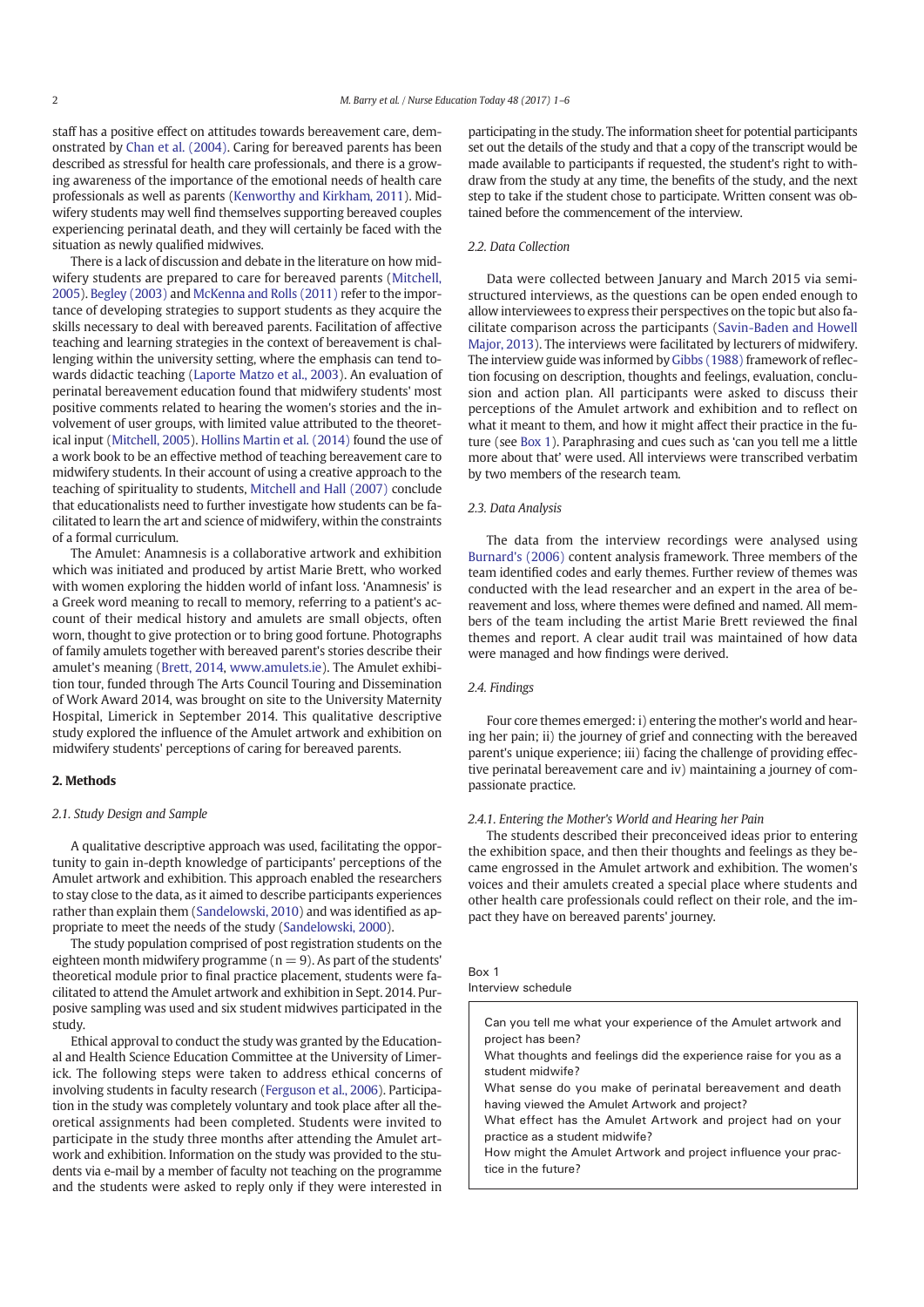One student spoke of having

"…a black frame in my head and dark picture about death and then found that it was so different to what I thought in my head." (P1)

Other students weren't sure that a maternity hospital was the right place to show the exhibition:

"… for myself and student midwives and for a lot of women they may have been thinking "what are they doing in a maternity hospital talking about bereavement and death"."(P3)

When they entered the room that normally provides parent education classes, in what is a very busy maternity hospital, they were so struck by the transformation, a bright space; calm music; the art installation; and a separate tranquil relaxation space. They saw the benefits of having such an exhibition in a maternity hospital where it was accessible to staff:

"We met paediatricians, we met everyone from the girls in the canteen to labour ward staff, that was important too." (P1)

The students spoke in reverential tones about the artwork installation and the atmosphere that was generated:

"There was just this beautiful calmness and serenity in the room. It felt like you were coming into… almost like a church. That kind of sense of just sanctity and, you know, it was really special." (P2)

The voice of each woman as she told her story of infant death had a profound effect on the students:

"We were very moved, everyone was very moved. The whole idea of listening to the tapes, I think that was probably the best bit. I think you could walk into an art gallery with all these pictures and I don't think it is the same as listening to the human voice. You could hear the pain in some people's voice, you wouldn't get across in a picture. Very good yeah it was a brilliant idea, very powerful."(P3)

At times the students found the women's stories overwhelming and they took a break and availed of the relaxation space where they spoke with each other. They also spoke about going to a private space themselves as they connected with their own life stories. The students engaged with the mother's stories through the audio visual installation and became immersed in the world of infant death.

" …when you put on your headphones you had plenty of space to kind of mull it over. As in, you had your picture in front of you, you had your CD player and your earphones and you could just stay in your own little world. You weren't really catching eye contact with anyone else kind of distracting you, which was nice, because of the way it was set up."(P5)

The students listened to the mothers describe what their special object or amulet meant to them. Some of the amulets included a pouch of breast milk that had been stored for a very long time, two identity bracelets, a song, a butterfly, a blue cardigan and a letter from a midwife. The students were struck by having breast milk as an amulet.

"Some of the amulets that were there were very I suppose "nice" amulets and then there were some that were very… that felt quite visceral, like the women's breast milk." (P2)

One of the women gave birth in the 1980s and had never seen her baby:

"… her name was Helen and her baby was buried in her grandmother's grave, and she never got to see the baby or what the baby was dressed in and so she had the blue cardigan. That one hit me, that one was the one that stuck with me." (P4)

The students were very moved and while different amulets resonated with each student the letter sent by the midwife stayed with all the students.

"There was a lady who had received a letter from a night sister as well, and I think that was the most moving actually, that there are people out there that care and they do give women a lot of support I thought that was the most touching one for me." (P3)

2.4.2. The Journey of Grief and Connecting with the Bereaved Parents' Unique Experience

The students connected with the women's stories and gained insight into the hidden world of death and how women grieve. The students learned about perinatal death in a way that would not be possible using formal teaching strategies.

"I think as a student the two hours I got to spend there it was worth any lecture. It was really worth any lecture, nobody could have stood up there and told us about bereavement and death and then we went in there and figured it out and that is important too." (P1)

"Just how they dealt with it. Just how something small like that [amulet] could ease their pain…It gives you more of like what to expect, to think about what she is feeling."(P4)

"When I saw the CD I thought Oh God that is someone my age. You just have an immediate connection then…" (P1)

The women's stories helped the students to reflect and gain insight into the importance of the student's role in caring for bereaved couples.

"They remember everything that you say." (P5)

"I suppose I am more aware now than I was, from listening to all the women. I am more aware myself that it is not something that can be brushed off. That you do listen to it, that you do feel something from someone's experience, a lived experience, it is very sad. I wouldn't have had that thought about it before."(P3)

Viewing the Amulet exhibition helped the students to delve beneath the surface of perinatal death and gain insight into the importance of individualised care.

"She is going through a lot more than we will ever know. So it is good to have seen the amulet project, it makes you think as a student midwife how you can help that woman and what you can say and what not to say." (P6)

The students connected to the journey of grief and all were struck by the non-linear nature of grief and the individual nature of the journey.

"I just presumed that everyone grieved the same. What we learned about the steps of grief it didn't seem to be like that. Some of the people, they struggled so so long and some of the people moved on at the same time and that was quite nice to hear."(P1)

"You're hearing about their journey through grief and what things have meant to them, and I think that is the biggest thing for me, the fact that I could see that it was a journey, that it is a journey for women and that it's different for everyone and different things are important to different people when you're grieving, and just to be cognizant of that really, you know…"(P2)

The students connected to midwifery practice and gained insight into the importance of the role they play and realized how they too become part of the bereaved parent's story.

"It is so so important like the small things, like things that we do and we do hurriedly to get in and get out, to get it done. Like people remember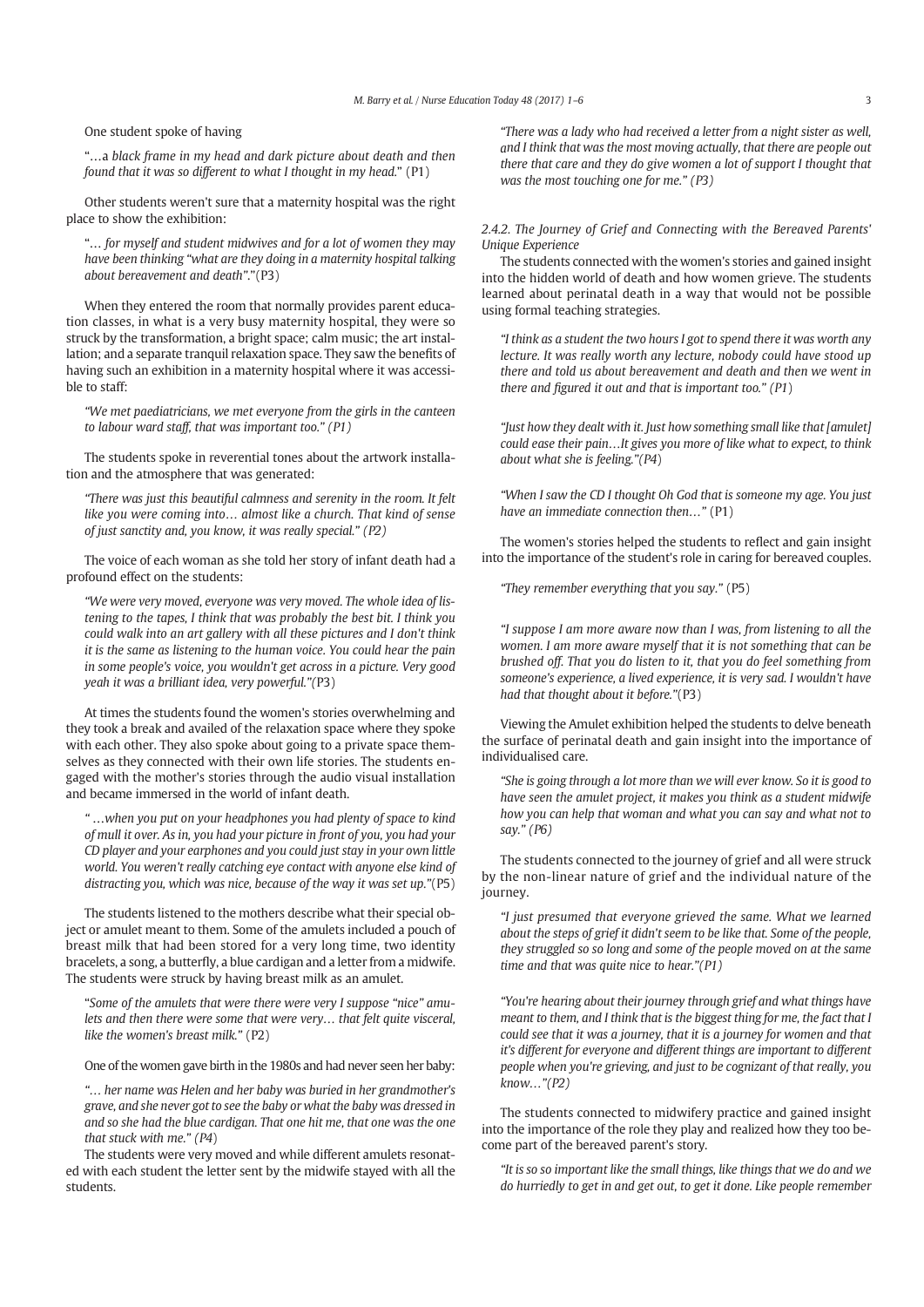this and that it is just such a short piece of time that they have with their babies after they have passed away so to be more aware." (P6)

There was recognition of the important connection between a bereaved woman and a midwife that is sometimes both personal and professional.

"Obviously that was what happened between that woman that lost her baby and between the midwife that wrote that letter. That little window of, I suppose of commonality" (P2)

2.4.3. Facing the Challenge of Providing Effective Perinatal Bereavement Care

All of the students tried to make sense of their own experience of caring for parents experiencing perinatal death.

One student described her coping strategy for caring for a stillborn baby and wondered if it was hard for her, what must it be like for the woman.

"I don't know for myself, I feel that the baby is still alive if that makes sense. When I had to handle the baby and put little gown and little socks and all that and I was kind of just talking to the baby as I was doing it with the other midwife. I did look over at one stage and she did smile and you know the way I thought it was hard enough [for me]." (P3)

While being present with women experiencing perinatal loss is challenging for the students, it is also rewarding as one participant recounts:

"I'd been caring for her during the day and I found her in the bathroom crying and she had passed a gestational sac into a piece of tissue, and she said it was relief, that she felt a big relief. She was crying with relief rather than grief which I found not strange I suppose, but I was happy for her that she was feeling something. That lady now did give me a lovely hug, and she was like, "Please stay in this profession." And I was like, "Aw, that's really nice!" (P5)

The students acknowledged that providing perinatal bereavement care is hard and even though they had experienced death and dying as nurses, they hadn't thought of this aspect in relation to midwifery care.

"When you are starting off as a student midwife you are not expecting that side of it just the happy side of it so it is hard to experience that side of things". (P4)

Some of the students found that they were never assigned to care for bereaved women in labour, that it was the experienced midwives who cared for these women on the postnatal ward, and so they never really got to speak with the women. Those students found that the Amulet artwork and exhibition gave an important insight into the woman's journey of grief and also into the role of the midwife.

"It was more the experienced midwives that would go in to them. So you never really got to hear the woman's story, as in like, you'd hear it in report and stuff and they might say, "She had a good night", "She had a bad night", or whatever, but we never really got to speak to the women so it was nice to hear their point of view and see the impact that the midwives had on them, because a lot of them spoke about the care they got."P4

The lack of exposure to caring for couples experiencing perinatal death meant that the students worried about how they would face the challenge once qualified.

"I can just imagine the day I walk out and I put on the navy trousers and I am presented with this lady, now that I am going to have to look after as a midwife, your first is always going to be so hard. So I don't know how we can do it differently. I can understand why we are not in the room but in two, three months time when we do qualify and meet these women it is going to be very tough. It shouldn't be tough on us, as it is already tough on them." (P5)

The students recognised that the midwives found caring for bereaved couples challenging and the students observed the support that was extended by other midwives.

"…a midwife just came out to the desk for a few minutes to be on her own and have a breather herself. Quietly somebody did go over to her and ask "are you ok, do you need anything done and have you had your break?". So they are supportive and definitely supported." (P1)

# 2.4.4. Maintaining a Journey of Compassionate Practice

The students reflected on the effect the Amulet artwork and exhibition had on their practice and the insights gained. The students acknowledged the difficulties of the busy clinical environment, but they also recognised the importance of finding the time and being with the woman.

"If you have twenty minutes just to go back in and if they want to cry, they can cry, if you have to cry you cry, do it all together. If you are able to be that person for them they will appreciate it so much. It is just so lovely to be that person…The time for someone to sit and put a hand on their hand. We are not going to fix it but we can help them talk through it. It is nice to be able to do that and we forget to do it."(P1)

The students reflected on the many changes in practices in relation to perinatal bereavement care and in particular Helen's story of practices in the 1980s compared to now.

"It was just so sad she never got to see the baby, she never got to see what the baby was dressed in. It wasn't really her choice, she wanted to see the baby, she wasn't given an option and that was like how many years ago, maybe forty." (P4)

"Like now in the hospital they bring in the photographer doing the hand prints, doing all the memory pieces. How important they are, like even bathing the baby, that might be the only time that parents might bath their baby". (P6)

The letter sent by the midwife to the woman really resonated with all the students from a personal and professional boundaries perspective, and they all reflected on what action they would take in the situation.

"That midwife obviously connected with the woman, it is nice to think that link is there. That woman and the midwife helped each other through that death" (P6)

"…And it's not something that is unprofessional. I think if anything, it's really professional because it shows that you're embracing what it is that makes you a midwife, you know? (P2)

The absence of the male perspective in the Amulet artwork and exhibition made the students reflect on the needs of the partner in relation to perinatal bereavement care.

"….I think we don't look at male grieving at all, that just came into my head when I looked at the Amulet exhibition." (P1)

"…That is another thing I feel, that we seem to think that it is just a woman's thing and that's what captured for me as well with the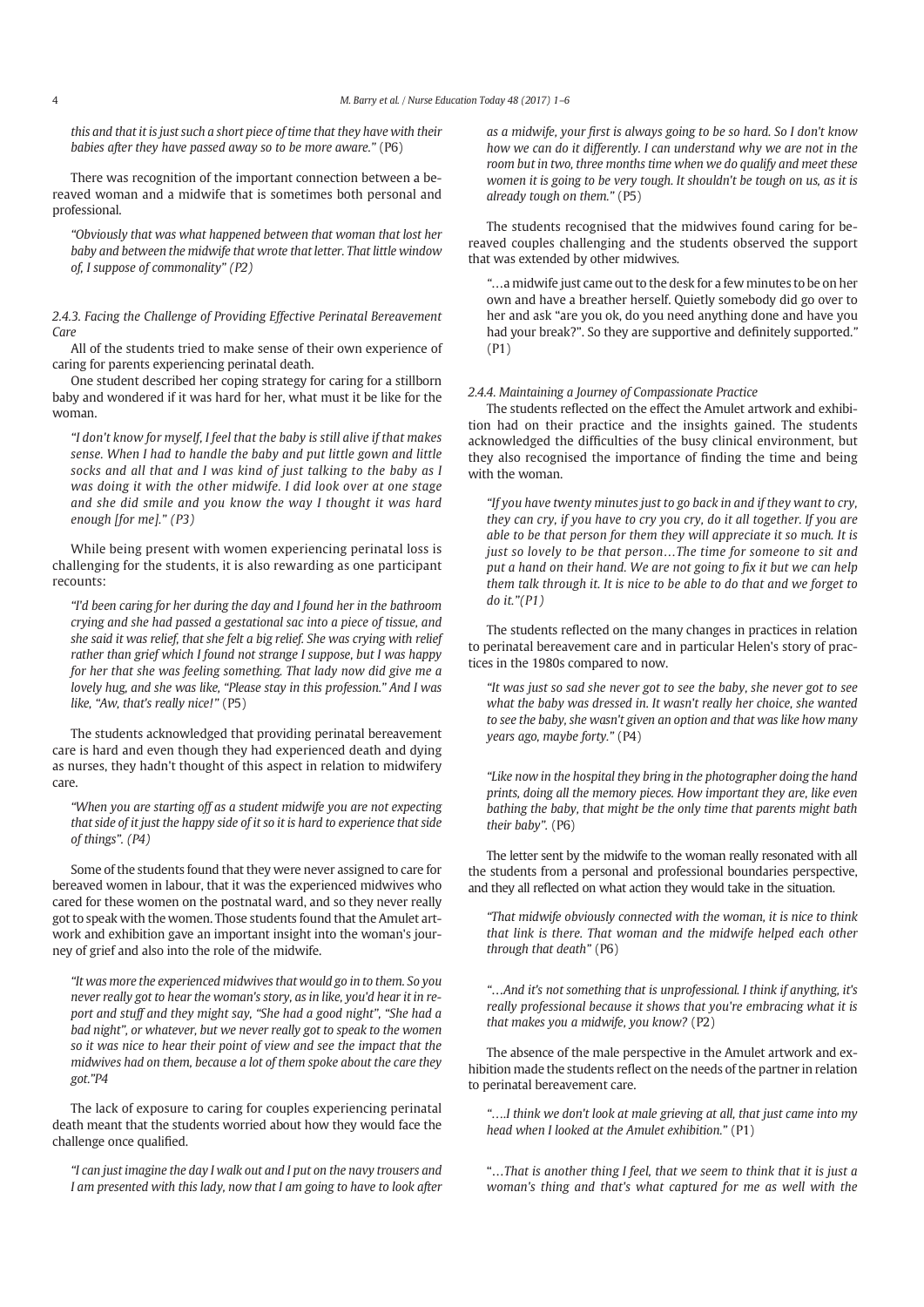exhibition that a male perspective would have been nice, I really feel that it would have benefited everybody."(P3)

"I know definitely we do our best but the man can be forgotten about in situations like this. The woman has carried the baby she has gone through labour and then the men can sometimes be forgotten." (P6)

# 3. Discussion

The Amulet artwork and exhibition provided post registration midwifery students with the opportunity to gain insight into the journey of grief and caring for bereaved parents. Through reflection on the artwork and exhibition, the students have provided educators with a valuable insight into cognitive and affective learning in the context of perinatal bereavement and loss. When teaching about grief, death and bereavement Laporte Matzo et al. (2003) suggest that lectures alone are ineffective in identifying students' perceptions and fears, and that an interactive process stimulates critical thinking and addresses the affective domain of learning. Reflective learning and the use of stories can help to develop knowledge and confidence in student nurses to provide compassionate relationship centred care (Adamson and Dewar, 2015). Hall and Mitchell (2008) evaluated midwifery students' creative work in relation to the meaning of birth and found that it was a way to approach and discuss the concept of spirituality. Students valued discussion over didactic teaching with the emphasis on individualised care rather than on theoretical frameworks of grief reactions in an evaluation by Mitchell (2005). In this study the use of artwork to enter the private world of infant death resonated with the students more than any lecture could have done: 'nobody could have stood up there and told us about bereavement and death and then we went in there and figured it out and that is important too'.

Through connecting with the bereaved parent's unique experience the students realised that grief was a journey, and they gained insight into the complex nature of grief. The students were struck by the nonlinear nature of grief: 'What we learned about the steps of grief it didn't seem to be like that'. Arnold and Buschman (2008) study supports and expands on our understanding of parental grief as a continuing evolving process, with parents finding different ways to remain connected to their loved ones, using smell, sight, images and rituals. They suggest that the term acceptance must be reconsidered in light of the lifelong nature of parental grief. Arnold and Buschman's (2008) study did not include parents who experienced miscarriage and stillbirth, and while they could not generalise their findings to these deaths, the insights gained from exploring the influence of the Amulet artwork and exhibition on students' views of caring for bereaved parents would support this understanding. The mothers' stories validated the view of maintaining the bond with their dead baby in a new way. The participants in this study clearly picked up on this point and compared and contrasted this to the traditional theories of grief that they had learned.

The students reflected on clinical practice and their opportunity or lack of opportunity to care for couples experiencing perinatal death. Downe et al. (2013) emphasise that everyone involved in the care of parents experiencing stillbirth has only one opportunity to do the right thing, and that parental recovery is greatly affected by the attitude and caring behaviours of staff. In a national review of support available for loss in early and late pregnancy it was found that midwifery students are generally protected from caring for women experiencing loss, and this could impact on their skills and confidence when qualified (Ottley et al., 2014). Begley (2003) recommended that students gain increased exposure to caring for bereaved parents under supervision. McKenna and Rolls (2011) recommended specific preparation for students prior to undertaking placements with clearly identified support structures. The importance of small group reflection early on in the curriculum in preparing students for dealing with death has been highlighted by Carson (2010). In this study the students who had the opportunity to care for bereaved parents demonstrated their capacity for sensitivity, compassion and the ability to be genuinely present. Those students who did not receive the opportunity to care for bereaved couples worried about how they would manage when they were qualified midwives.

Through reflection on the artwork and exhibition, students gained an insight into the importance of taking the time and being with the bereaved couple, regardless of the busyness of the unit. The students also gained insight and understanding into the importance of acknowledging the male partner's grief (Mc Creight, 2004). Kelley Trinidad (2012, p7) reported that for bereaved parents the most profound aspect of care occurred when obstetricians and midwives assigned time 'to sit with them look them in the eye and be present with them in their sadness'. As Downe et al. (2013) study shows it can be deeply upsetting for parents when their needs are not met at this time. Papadatou (2009) views relational care as the unique reciprocal influence that exists between the professional and the bereaved parents, and that an integral aspect of the care process is bringing something personal that transcends knowledge and skills. The letter from the midwife that was kept by the woman as her amulet resonated with all the students and made them reflect on the role of the midwife from a personal and professional perspective. Downe et al. (2013) conclude that the development of caring behaviour and empathetic engagement needs to be fostered through affective learning. Educators need to ensure that a wide range of learning strategies is used when preparing students for perinatal bereavement care. This study has demonstrated the benefits of exposure to collaborative art in gaining insight into the non-linear nature of grief and in maintaining a journey of compassionate care for parents experiencing perinatal death.

#### 4. Conclusion and Recommendations

Providing opportunities for exposure to, and reflection on projects such as the Amulet artwork and exhibition is a powerful means of fostering affective learning for midwifery students and other health care professionals, in caring for parents experiencing perinatal death. Educators need to facilitate creative learning strategies that focus on women's stories to increase awareness and insight into the non-linear nature of the grieving process. Midwifery students should be facilitated to gain confidence in supporting bereaved parents with the necessary support structures in place. This small qualitative study is based on a specific art project and the midwifery students taking part were registered nurses. The study contributes to our understanding of student affective learning in the context of perinatal death.

#### References

- Adamson, E., Dewar, B., 2015. Compassionate care: student nurses' learning through reflection and the use of story. Nurse Educ. Pract. 15, 155–161.
- Arnold, J., Buschman, P., 2008. The continuing process of parental grief. Death Stud. 32, 658–673.
- Begley, C., 2003. 'I cried... I had to...': student midwives' experiences of stillbirth, miscarriage and neonatal death. Evid. Based Midwifery 1, 20–26.
- Brett, M., 2014. The Amulet Project marie. brett//www/mariebrett.ie./Amulet.html.
- Burnard, P., 2006. A pragmatic approach to qualitative data analysis. In: Newell, R., Burnard, P. (Eds.), Vital Noted for Nurses: Research for Evidence Based Practice. Backwell Publishers, pp. 97–107.
- Carson, S., 2010. Do student nurses within an undergraduate child health programme feel that the curriculum prepares them to deal with the death of a child. J. Child Health Care 14 (4), 367–374.
- Chan, M.F., Chan, S.H., Day, M.C., 2004. A pilot study on nurses' attitudes towards perinatal bereavement support: a cluster analysis. Nurse Educ. Today 24, 202–210.
- Downe, S., Schmidt, E., Kingdon, C., et al., 2013. Bereaved parents' experience of stillbirth in UK hospitals: a qualitative interview study. BMJ Open 3, e002237. http://dx.doi. org/10.1136/bmjopen-2012-002237e.
- Ferguson, L.M., Myrick, F., Yonge, O., 2006. Ethically involving students in faculty research. Nurse Educ. Today 26 (8), 705–711.
- Gibbs, G., 1988. Learning by Doing: A Guide to Teaching and Learning Methods. Further Education Unit, Oxford Brookes University, Oxford.
- Hall, J., Mitchell, M., 2008. Exploring student midwives creative expression of the meaning of birth. Think. Skills Creat. 3, 1–14.